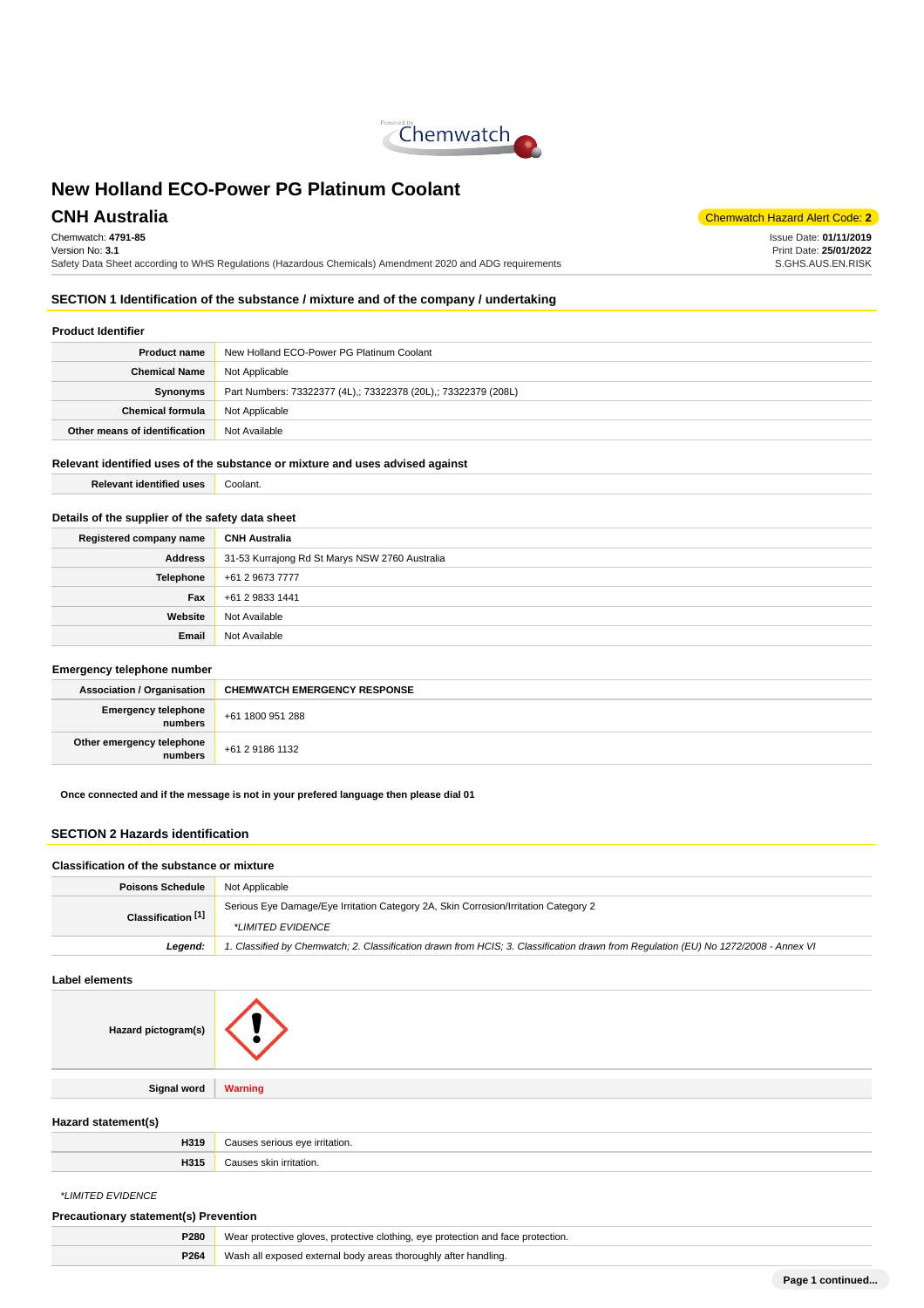#### **Precautionary statement(s) Response**

| P305+P351+P338 | IF IN EYES: Rinse cautiously with water for several minutes. Remove contact lenses, if present and easy to do. Continue rinsing. |  |
|----------------|----------------------------------------------------------------------------------------------------------------------------------|--|
| P337+P313      | If eye irritation persists: Get medical advice/attention.                                                                        |  |
| P302+P352      | IF ON SKIN: Wash with plenty of water.                                                                                           |  |
| P332+P313      | If skin irritation occurs: Get medical advice/attention.                                                                         |  |

#### **Precautionary statement(s) Storage**

Not Applicable

**Precautionary statement(s) Disposal**

Not Applicable

#### **SECTION 3 Composition / information on ingredients**

#### **Substances**

See section below for composition of Mixtures

#### **Mixtures**

| <b>CAS No</b> | %[weight]                                                                                                                                                                                      | Name                     |
|---------------|------------------------------------------------------------------------------------------------------------------------------------------------------------------------------------------------|--------------------------|
| 57-55-6       | $30 - 60$                                                                                                                                                                                      | propylene glycol         |
| Not Available | NotSpec.                                                                                                                                                                                       | defoamer/dve             |
| Not Available | $1 - 10$                                                                                                                                                                                       | additives, non hazardous |
| 7732-18-5     | $30 - 60$                                                                                                                                                                                      | water                    |
| Legend:       | 1. Classified by Chemwatch; 2. Classification drawn from HCIS; 3. Classification drawn from Requlation (EU) No 1272/2008 - Annex VI; 4.<br>Classification drawn from C&L * EU IOELVs available |                          |

#### **SECTION 4 First aid measures**

| Description of first aid measures |                                                                                                                                                                                                                                                                                                                                                                                                                                                                  |
|-----------------------------------|------------------------------------------------------------------------------------------------------------------------------------------------------------------------------------------------------------------------------------------------------------------------------------------------------------------------------------------------------------------------------------------------------------------------------------------------------------------|
| <b>Eye Contact</b>                | If this product comes in contact with the eyes:<br>▶ Wash out immediately with fresh running water.<br>Ensure complete irrigation of the eye by keeping eyelids apart and away from eye and moving the eyelids by occasionally lifting the upper<br>and lower lids.<br>Seek medical attention without delay; if pain persists or recurs seek medical attention.<br>Removal of contact lenses after an eye injury should only be undertaken by skilled personnel. |
| <b>Skin Contact</b>               | If skin contact occurs:<br>Immediately remove all contaminated clothing, including footwear.<br>Flush skin and hair with running water (and soap if available).<br>Seek medical attention in event of irritation.                                                                                                                                                                                                                                                |
| Inhalation                        | If fumes, aerosols or combustion products are inhaled remove from contaminated area.<br>• Other measures are usually unnecessary.                                                                                                                                                                                                                                                                                                                                |
| Ingestion                         | Immediately give a glass of water.<br>First aid is not generally required. If in doubt, contact a Poisons Information Centre or a doctor.                                                                                                                                                                                                                                                                                                                        |

#### **Indication of any immediate medical attention and special treatment needed**

#### Treat symptomatically.

- Polyethylene glycols are generally poorly absorbed orally and are mostly unchanged by the kidney.
- Dermal absorption can occur across damaged skin (e.g. through burns) leading to increased osmolality, anion gap metabolic acidosis, elevated calcium, low ionised calcium, CNS depression and renal failure.

Treatment consists of supportive care.

[Ellenhorn and Barceloux: Medical Toxicology]

Propylene glycol is primarily a CNS depressant in large doses and may cause hypoglycaemia, lactic acidosis and seizures.

- ▶ The usual measures are supportive care and decontamination (Ipecac/ lavage/ activated charcoal/ cathartics), within 2 hours of exposure should suffice.
- Check the anion gap, arterial pH, renal function and glucose levels.

Ellenhorn and Barceloux: Medical Toxicology

## **SECTION 5 Firefighting measures**

#### **Extinguishing media**

The product contains a substantial proportion of water, therefore there are no restrictions on the type of extinguishing media which may be used. Choice of extinguishing media should take into account surrounding areas

Though the material is non-combustible, evaporation of water from the mixture, caused by the heat of nearby fire, may produce floating layers of combustible substances. In such an event consider:

 $h$  foam.

#### **Special hazards arising from the substrate or mixture**

| <b>Fire Incompatibility</b>    | None known.                                                     |  |
|--------------------------------|-----------------------------------------------------------------|--|
| <b>Advice for firefighters</b> |                                                                 |  |
| <b>Fire Fighting</b>           | Alert Fire Brigade and tell them location and nature of hazard. |  |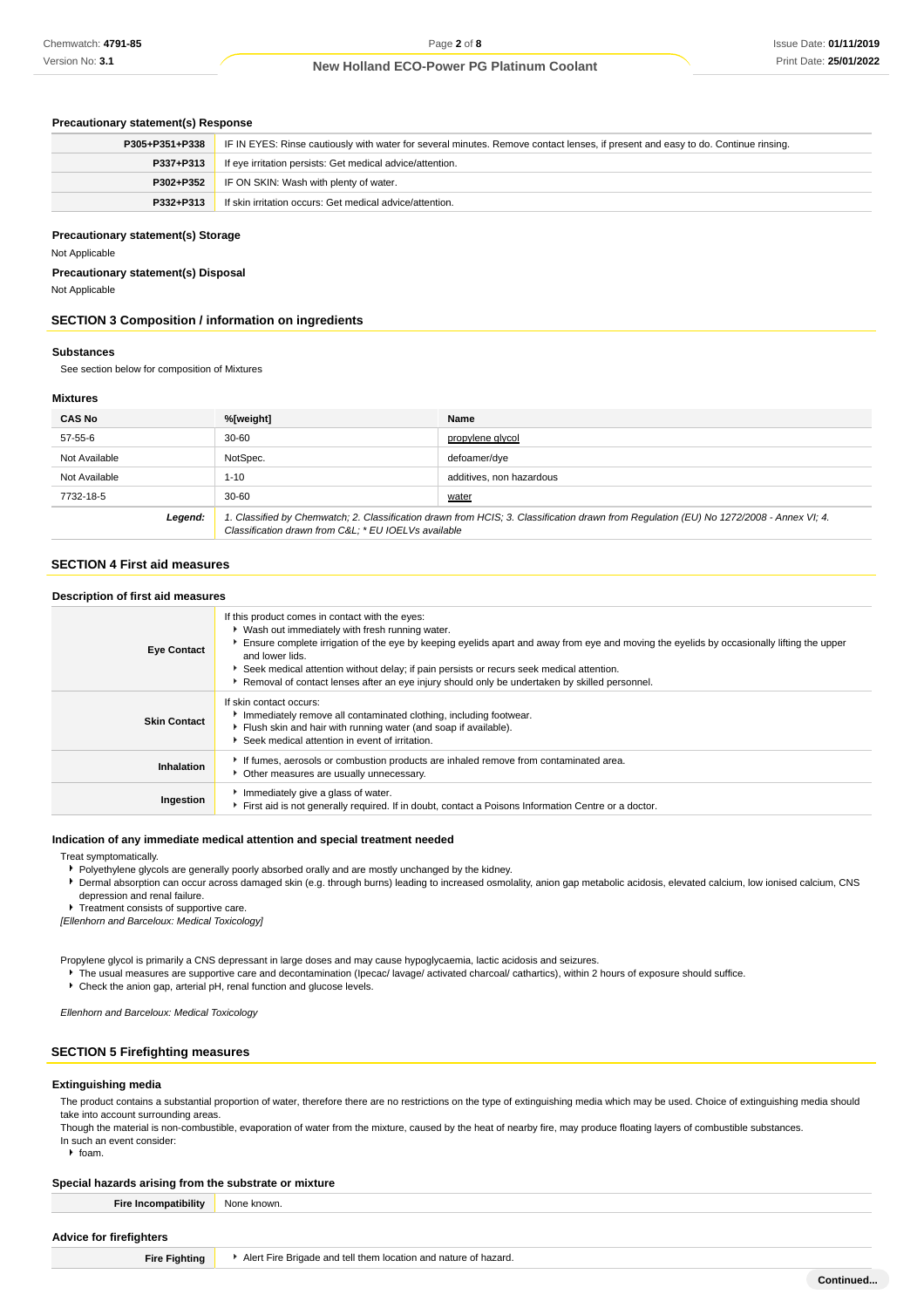|                              | ▶ Wear breathing apparatus plus protective gloves in the event of a fire.<br>Prevent, by any means available, spillage from entering drains or water courses.<br>▶ Use fire fighting procedures suitable for surrounding area.                                                              |
|------------------------------|---------------------------------------------------------------------------------------------------------------------------------------------------------------------------------------------------------------------------------------------------------------------------------------------|
| <b>Fire/Explosion Hazard</b> | The material is not readily combustible under normal conditions.<br>However, it will break down under fire conditions and the organic component may burn.<br>Not considered to be a significant fire risk.<br>Heat may cause expansion or decomposition with violent rupture of containers. |
|                              | Decomposes on heating and produces toxic fumes of:<br>carbon dioxide (CO2)<br>other pyrolysis products typical of burning organic material.<br>May emit corrosive fumes.                                                                                                                    |
| <b>HAZCHEM</b>               | Not Applicable                                                                                                                                                                                                                                                                              |

## **SECTION 6 Accidental release measures**

**Personal precautions, protective equipment and emergency procedures**

See section 8

#### **Environmental precautions**

See section 12

#### **Methods and material for containment and cleaning up**

| <b>Minor Spills</b> | Clean up all spills immediately.<br>Avoid breathing vapours and contact with skin and eyes.<br>Control personal contact with the substance, by using protective equipment.<br>• Contain and absorb spill with sand, earth, inert material or vermiculite. |
|---------------------|-----------------------------------------------------------------------------------------------------------------------------------------------------------------------------------------------------------------------------------------------------------|
| <b>Major Spills</b> | Moderate hazard.<br>Clear area of personnel and move upwind.<br>Alert Fire Brigade and tell them location and nature of hazard.<br>Wear breathing apparatus plus protective gloves.                                                                       |

Personal Protective Equipment advice is contained in Section 8 of the SDS.

#### **SECTION 7 Handling and storage**

#### **Precautions for safe handling Safe handling DO NOT** allow clothing wet with material to stay in contact with skin Avoid all personal contact, including inhalation. Wear protective clothing when risk of exposure occurs. Use in a well-ventilated area. **Prevent concentration in hollows and sumps. Other information** Store in original containers. Keep containers securely sealed.  $\blacktriangleright$  No smoking, naked lights or ignition sources. Store in a cool, dry, well-ventilated area.

#### **Conditions for safe storage, including any incompatibilities**

| Suitable container      | • Polyethylene or polypropylene container.<br>Packing as recommended by manufacturer.<br>• Check all containers are clearly labelled and free from leaks.                                                                                                                                                                                                                                                                                                                                                                                                                                                                                                                                                                                                                                                                                                                                                                                                                                                                                                                                                                          |
|-------------------------|------------------------------------------------------------------------------------------------------------------------------------------------------------------------------------------------------------------------------------------------------------------------------------------------------------------------------------------------------------------------------------------------------------------------------------------------------------------------------------------------------------------------------------------------------------------------------------------------------------------------------------------------------------------------------------------------------------------------------------------------------------------------------------------------------------------------------------------------------------------------------------------------------------------------------------------------------------------------------------------------------------------------------------------------------------------------------------------------------------------------------------|
| Storage incompatibility | ► Glycols and their ethers undergo violent decomposition in contact with 70% perchloric acid. This seems likely to involve formation of the<br>glycol perchlorate esters (after scission of ethers) which are explosive, those of ethylene glycol and 3-chloro-1,2-propanediol being more<br>powerful than glyceryl nitrate, and the former so sensitive that it explodes on addition of water.<br>Alcohols<br>are incompatible with strong acids, acid chlorides, acid anhydrides, oxidising and reducing agents.<br>reacts, possibly violently, with alkaline metals and alkaline earth metals to produce hydrogen<br>► react with strong acids, strong caustics, aliphatic amines, isocyanates, acetaldehyde, benzoyl peroxide, chromic acid, chromium oxide,<br>dialkylzincs, dichlorine oxide, ethylene oxide, hypochlorous acid, isopropyl chlorocarbonate, lithium tetrahydroaluminate, nitrogen dioxide,<br>pentafluoroquanidine, phosphorus halides, phosphorus pentasulfide, tangerine oil, triethylaluminium, triisobutylaluminium<br>If should not be heated above 49 deg. C. when in contact with aluminium equipment |

## **SECTION 8 Exposure controls / personal protection**

#### **Control parameters**

#### ı **Occupational Exposure Limits (OEL)**

## **INGREDIENT DATA**

| Source                       | Ingredient          | <b>Material name</b>                               | <b>TWA</b>             | <b>STEL</b>      | Peak             | <b>Notes</b>     |
|------------------------------|---------------------|----------------------------------------------------|------------------------|------------------|------------------|------------------|
| Australia Exposure Standards | propylene<br>glycol | Propane-1,2-diol: particulates only                | $10 \text{ mg/m}$ 3    | Not<br>Available | Not<br>Available | Not<br>Available |
| Australia Exposure Standards | propylene<br>glycol | Propane-1,2-diol total: (vapour &<br>particulates) | 150 ppm / 474<br>mq/m3 | Not<br>Available | Not<br>Available | Not<br>Available |

## **Emergency Limits**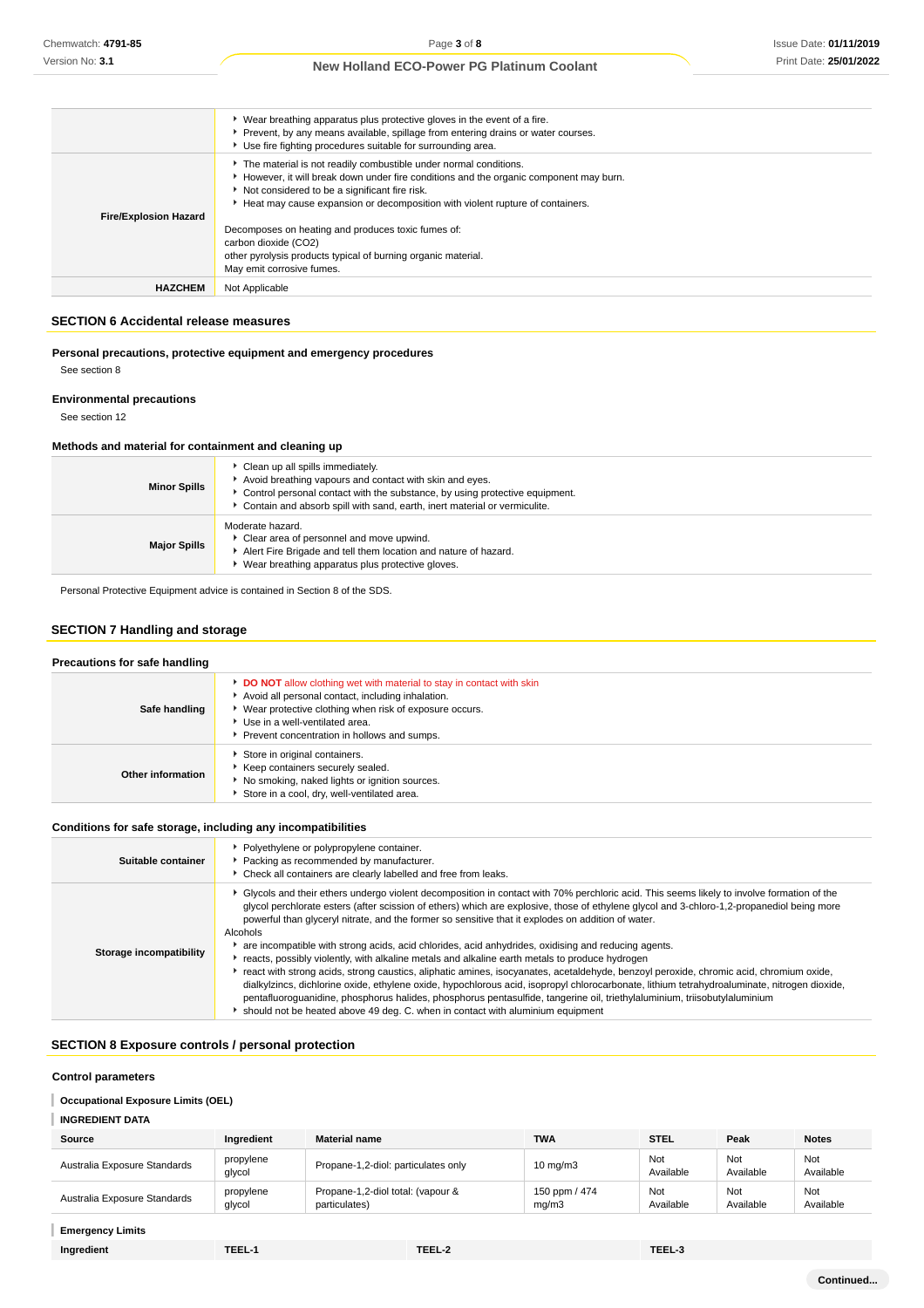| Ingredient       | TEEL-1            | TEEL-2      |                     | TEEL-3      |
|------------------|-------------------|-------------|---------------------|-------------|
| propylene glycol | $30 \text{ mg/m}$ | 1,300 mg/m3 |                     | 7,900 mg/m3 |
| Ingredient       | Original IDLH     |             | <b>Revised IDLH</b> |             |
|                  |                   |             |                     |             |
| propylene glycol | Not Available     |             | Not Available       |             |
| water            | Not Available     |             | Not Available       |             |

#### **Exposure controls**

| Appropriate engineering<br>controls | Engineering controls are used to remove a hazard or place a barrier between the worker and the hazard. Well-designed engineering controls can<br>be highly effective in protecting workers and will typically be independent of worker interactions to provide this high level of protection.<br>The basic types of engineering controls are:<br>Process controls which involve changing the way a job activity or process is done to reduce the risk.<br>Enclosure and/or isolation of emission source which keeps a selected hazard "physically" away from the worker and ventilation that strategically<br>"adds" and "removes" air in the work environment.                                          |
|-------------------------------------|----------------------------------------------------------------------------------------------------------------------------------------------------------------------------------------------------------------------------------------------------------------------------------------------------------------------------------------------------------------------------------------------------------------------------------------------------------------------------------------------------------------------------------------------------------------------------------------------------------------------------------------------------------------------------------------------------------|
| <b>Personal protection</b>          |                                                                                                                                                                                                                                                                                                                                                                                                                                                                                                                                                                                                                                                                                                          |
| Eye and face protection             | Safety glasses with side shields.<br>Chemical goggles.<br>▶ Contact lenses may pose a special hazard; soft contact lenses may absorb and concentrate irritants. A written policy document, describing<br>the wearing of lenses or restrictions on use, should be created for each workplace or task.                                                                                                                                                                                                                                                                                                                                                                                                     |
| <b>Skin protection</b>              | See Hand protection below                                                                                                                                                                                                                                                                                                                                                                                                                                                                                                                                                                                                                                                                                |
| Hands/feet protection               | ▶ Wear chemical protective gloves, e.g. PVC.<br>* Wear safety footwear or safety gumboots, e.g. Rubber<br>The selection of suitable gloves does not only depend on the material, but also on further marks of quality which vary from manufacturer to<br>manufacturer. Where the chemical is a preparation of several substances, the resistance of the glove material can not be calculated in advance<br>and has therefore to be checked prior to the application.<br>The exact break through time for substances has to be obtained from the manufacturer of the protective gloves and has to be observed when<br>making a final choice.<br>Personal hygiene is a key element of effective hand care. |
| <b>Body protection</b>              | See Other protection below                                                                                                                                                                                                                                                                                                                                                                                                                                                                                                                                                                                                                                                                               |
| Other protection                    | • Overalls.<br>P.V.C apron.<br>▶ Barrier cream.<br>Skin cleansing cream.                                                                                                                                                                                                                                                                                                                                                                                                                                                                                                                                                                                                                                 |

## **Recommended material(s)**

**GLOVE SELECTION INDEX**

Glove selection is based on a modified presentation of the: **"Forsberg Clothing Performance Index".**

The effect(s) of the following substance(s) are taken into account in the **computergenerated** selection:

New Holland ECO-Power PG Platinum Coolant

| <b>Material</b> | CPI |
|-----------------|-----|
| <b>BUTYL</b>    | C   |
| NATURAL RUBBER  | C   |
| <b>NEOPRENE</b> | C   |
| PE/EVAL/PE      | C   |
| <b>PVA</b>      | C   |
| <b>VITON</b>    | C   |

\* CPI - Chemwatch Performance Index

A: Best Selection

B: Satisfactory; may degrade after 4 hours continuous immersion

C: Poor to Dangerous Choice for other than short term immersion

**NOTE**: As a series of factors will influence the actual performance of the glove, a final selection must be based on detailed observation. -

\* Where the glove is to be used on a short term, casual or infrequent basis, factors such as "feel" or convenience (e.g. disposability), may dictate a choice of gloves which might otherwise be unsuitable following long-term or frequent use. A qualified practitioner should be consulted.

#### **Respiratory protection**

Type A-P Filter of sufficient capacity. (AS/NZS 1716 & 1715, EN 143:2000 & 149:2001, ANSI Z88 or national equivalent)

Where the concentration of gas/particulates in the breathing zone, approaches or exceeds the "Exposure Standard" (or ES), respiratory protection is required. Degree of protection varies with both face-piece and Class of filter; the nature of protection varies with Type of filter.

| <b>Required Minimum</b><br><b>Protection Factor</b> | <b>Half-Face</b><br>Respirator    | <b>Full-Face</b><br>Respirator | <b>Powered Air</b><br>Respirator       |
|-----------------------------------------------------|-----------------------------------|--------------------------------|----------------------------------------|
| up to $5 \times ES$                                 | A-AUS / Class 1<br>P <sub>2</sub> |                                | A-PAPR-AUS /<br>Class 1 P <sub>2</sub> |
| up to $25 \times ES$                                | Air-line*                         | $A-2P2$                        | A-PAPR-2 P2                            |
| up to $50 \times ES$                                |                                   | $A-3P2$                        | -                                      |
| $50+ x ES$                                          |                                   | Air-line**                     | -                                      |

\* - Continuous-flow; \*\* - Continuous-flow or positive pressure demand

^ - Full-face

A(All classes) = Organic vapours, B AUS or B1 = Acid gasses, B2 = Acid gas or hydrogen cyanide(HCN), B3 = Acid gas or hydrogen cyanide(HCN), E = Sulfur dioxide(SO2), G = Agricultural chemicals, K = Ammonia(NH3), Hg = Mercury, NO = Oxides of nitrogen,  $MB =$  Methyl bromide,  $AX =$  Low boiling point organic compounds(below 65 degC)

- Cartridge respirators should never be used for emergency ingress or in areas of unknown vapour concentrations or oxygen content.
- $\blacktriangleright$  The wearer must be warned to leave the contaminated area immediately on detecting any odours through the respirator. The odour may indicate that the mask is not functioning properly, that the vapour concentration is too high, or that the mask is not properly fitted. Because of these limitations, only restricted use of cartridge respirators is considered appropriate.
- Cartridge performance is affected by humidity. Cartridges should be changed after 2 hr of continuous use unless it is determined that the humidity is less than 75%, in which case, cartridges can be used for 4 hr. Used cartridges should be discarded daily, regardless of the length of time used

**SECTION 9 Physical and chemical properties**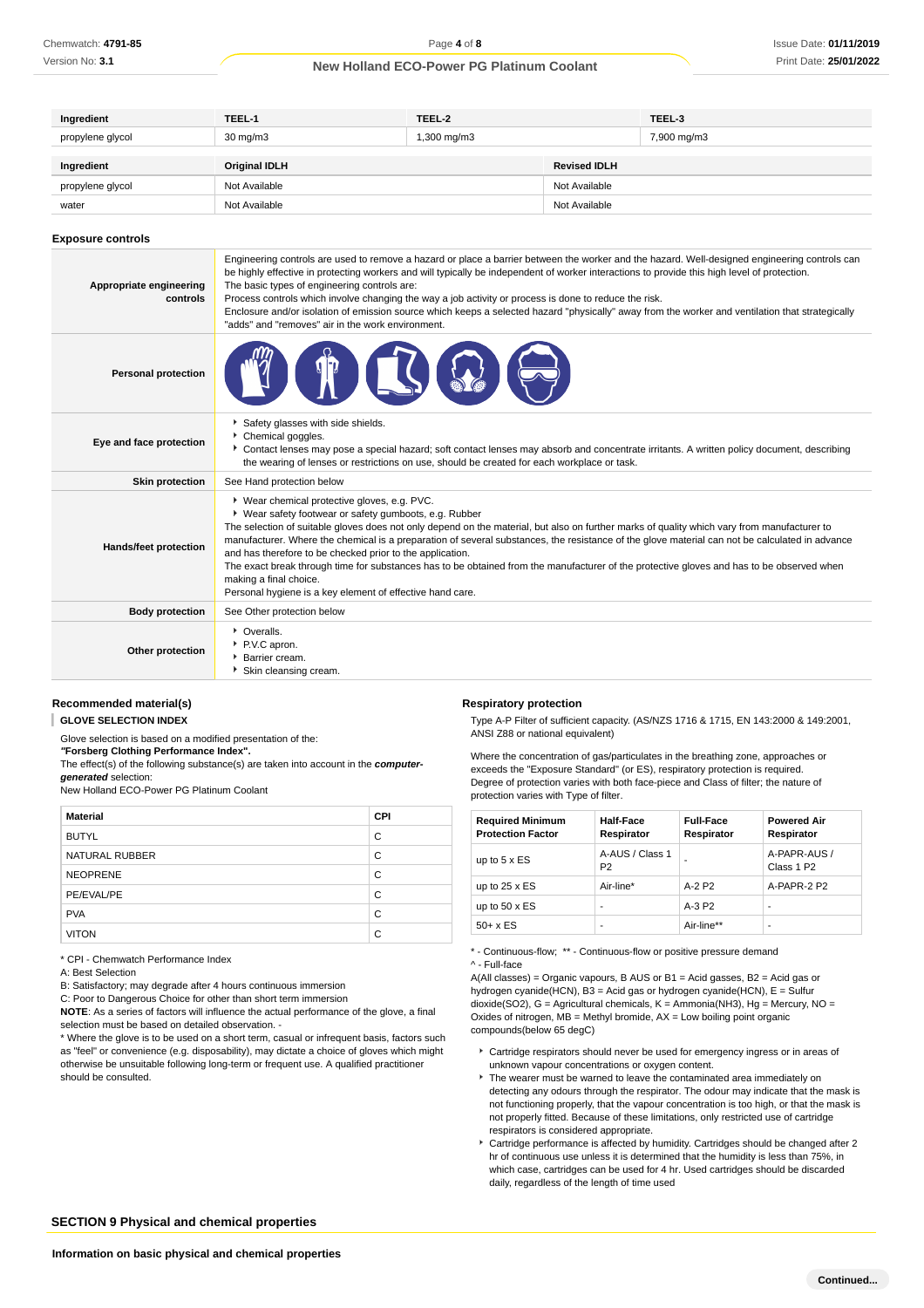| Appearance                                      | Clear red liquid with a sweet odour; mixes with water. |                                            |                |
|-------------------------------------------------|--------------------------------------------------------|--------------------------------------------|----------------|
|                                                 |                                                        |                                            |                |
| <b>Physical state</b>                           | Liquid                                                 | Relative density (Water = 1)               | Not Available  |
| Odour                                           | Not Available                                          | Partition coefficient n-octanol<br>/ water | Not Available  |
| <b>Odour threshold</b>                          | Not Available                                          | Auto-ignition temperature (°C)             | Not Applicable |
| pH (as supplied)                                | 8.3                                                    | <b>Decomposition temperature</b>           | Not Available  |
| Melting point / freezing point<br>(°C)          | Not Available                                          | Viscosity (cSt)                            | Not Available  |
| Initial boiling point and boiling<br>range (°C) | Not Available                                          | Molecular weight (g/mol)                   | Not Applicable |
| Flash point (°C)                                | Not Applicable                                         | <b>Taste</b>                               | Not Available  |
| <b>Evaporation rate</b>                         | Not Available                                          | <b>Explosive properties</b>                | Not Available  |
| Flammability                                    | Not Applicable                                         | <b>Oxidising properties</b>                | Not Available  |
| Upper Explosive Limit (%)                       | Not Applicable                                         | Surface Tension (dyn/cm or<br>$mN/m$ )     | Not Available  |
| Lower Explosive Limit (%)                       | Not Applicable                                         | <b>Volatile Component (%vol)</b>           | Not Available  |
| Vapour pressure (kPa)                           | Not Available                                          | Gas group                                  | Not Available  |
| Solubility in water                             | Miscible                                               | pH as a solution (Not<br>Available%)       | Not Available  |
| Vapour density (Air = 1)                        | Not Available                                          | VOC g/L                                    | Not Available  |

## **SECTION 10 Stability and reactivity**

| Reactivity                            | See section 7                                                                                                                        |
|---------------------------------------|--------------------------------------------------------------------------------------------------------------------------------------|
| <b>Chemical stability</b>             | • Unstable in the presence of incompatible materials.<br>▶ Product is considered stable.<br>Hazardous polymerisation will not occur. |
| Possibility of hazardous<br>reactions | See section 7                                                                                                                        |
| <b>Conditions to avoid</b>            | See section 7                                                                                                                        |
| Incompatible materials                | See section 7                                                                                                                        |
| Hazardous decomposition<br>products   | See section 5                                                                                                                        |

## **SECTION 11 Toxicological information**

| <b>Inhaled</b>                  | The material is not thought to produce adverse health effects or irritation of the respiratory tract (as classified by EC Directives using animal<br>models). Nevertheless, good hygiene practice requires that exposure be kept to a minimum and that suitable control measures be used in an<br>occupational setting.<br>Inhalation hazard is increased at higher temperatures.                                                                                                                                                |                                                      |  |  |
|---------------------------------|----------------------------------------------------------------------------------------------------------------------------------------------------------------------------------------------------------------------------------------------------------------------------------------------------------------------------------------------------------------------------------------------------------------------------------------------------------------------------------------------------------------------------------|------------------------------------------------------|--|--|
| Ingestion                       | If swallowed, the toxic effects of glycols (dihydric alcohols) are similar to those of alcohol, with depression of the central nervous system, nausea,<br>vomiting, and degenerative changes in the liver and kidney.                                                                                                                                                                                                                                                                                                            |                                                      |  |  |
| <b>Skin Contact</b>             | There is some evidence to suggest that the material may cause moderate inflammation of the skin either following direct contact or after a delay<br>of some time. Repeated exposure can cause contact dermatitis which is characterised by redness, swelling and blistering.<br>Entry into the blood-stream, through, for example, cuts, abrasions or lesions, may produce systemic injury with harmful effects. Examine the skin<br>prior to the use of the material and ensure that any external damage is suitably protected. |                                                      |  |  |
| Eye                             | Limited evidence or practical experience suggests, that the material may cause eye irritation in a substantial number of individuals. Prolonged<br>eye contact may cause inflammation characterised by a temporary redness of the conjunctiva (similar to windburn).                                                                                                                                                                                                                                                             |                                                      |  |  |
| Chronic                         | Long-term exposure to the product is not thought to produce chronic effects adverse to the health (as classified by EC Directives using animal<br>models); nevertheless exposure by all routes should be minimised as a matter of course.                                                                                                                                                                                                                                                                                        |                                                      |  |  |
|                                 |                                                                                                                                                                                                                                                                                                                                                                                                                                                                                                                                  |                                                      |  |  |
| <b>New Holland ECO-Power PG</b> | <b>TOXICITY</b>                                                                                                                                                                                                                                                                                                                                                                                                                                                                                                                  | <b>IRRITATION</b>                                    |  |  |
| <b>Platinum Coolant</b>         | Not Available                                                                                                                                                                                                                                                                                                                                                                                                                                                                                                                    | Not Available                                        |  |  |
|                                 | <b>TOXICITY</b>                                                                                                                                                                                                                                                                                                                                                                                                                                                                                                                  | <b>IRRITATION</b>                                    |  |  |
|                                 | Dermal (rabbit) LD50: 11890 mg/kg <sup>[2]</sup>                                                                                                                                                                                                                                                                                                                                                                                                                                                                                 | Eye (rabbit): 100 mg - mild                          |  |  |
|                                 | Inhalation(Rat) LC50; >44.9 mg/L4 $h^{[2]}$                                                                                                                                                                                                                                                                                                                                                                                                                                                                                      | Eye (rabbit): 500 mg/24h - mild                      |  |  |
| propylene glycol                | Oral (Rat) LD50; 20000 mg/kg <sup>[2]</sup>                                                                                                                                                                                                                                                                                                                                                                                                                                                                                      | Eye: no adverse effect observed (not irritating)[1]  |  |  |
|                                 |                                                                                                                                                                                                                                                                                                                                                                                                                                                                                                                                  | Skin(human):104 mg/3d Intermit Mod                   |  |  |
|                                 |                                                                                                                                                                                                                                                                                                                                                                                                                                                                                                                                  | Skin(human):500 mg/7days mild                        |  |  |
|                                 |                                                                                                                                                                                                                                                                                                                                                                                                                                                                                                                                  | Skin: no adverse effect observed (not irritating)[1] |  |  |
|                                 | <b>TOXICITY</b>                                                                                                                                                                                                                                                                                                                                                                                                                                                                                                                  | <b>IRRITATION</b>                                    |  |  |
| water                           | Oral (Rat) LD50; >90000 mg/kg <sup>[2]</sup>                                                                                                                                                                                                                                                                                                                                                                                                                                                                                     | Not Available                                        |  |  |
|                                 |                                                                                                                                                                                                                                                                                                                                                                                                                                                                                                                                  |                                                      |  |  |

**Legend:** 1. Value obtained from Europe ECHA Registered Substances - Acute toxicity 2.\* Value obtained from manufacturer's SDS. Unless otherwise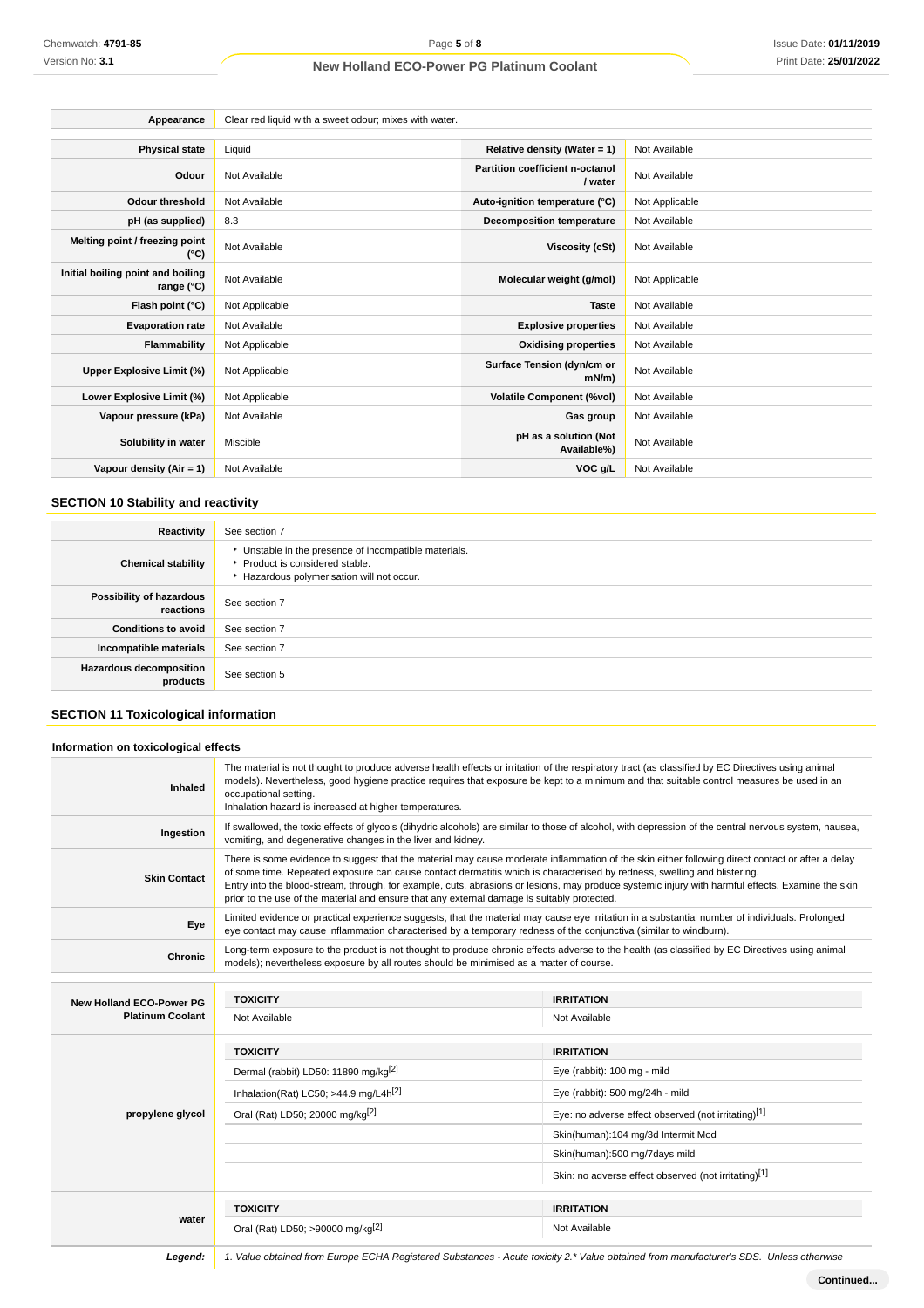| <b>New Holland ECO-Power PG</b><br><b>Platinum Coolant</b>                           | The following information refers to contact allergens as a group and may not be specific to this product.<br>Contact allergies quickly manifest themselves as contact eczema, more rarely as urticaria or Quincke's oedema. The pathogenesis of contact<br>eczema involves a cell-mediated (T lymphocytes) immune reaction of the delayed type. Other allergic skin reactions, e.g. contact urticaria,<br>involve antibody-mediated immune reactions.                                                                                                                                                                                                        |                                 |   |  |
|--------------------------------------------------------------------------------------|--------------------------------------------------------------------------------------------------------------------------------------------------------------------------------------------------------------------------------------------------------------------------------------------------------------------------------------------------------------------------------------------------------------------------------------------------------------------------------------------------------------------------------------------------------------------------------------------------------------------------------------------------------------|---------------------------------|---|--|
| PROPYLENE GLYCOL                                                                     | The acute oral toxicity of propylene glycol is very low; large amounts are needed to cause perceptible health damage in humans. Serious toxicity<br>generally occurs only at blood concentrations over 1 g/L, which requires extremely high intake over a relatively short period of time; this is nearly<br>impossible with consuming foods or supplements which contain 1g/kg of PG at most. Poisonings are usually due to injection through a vein or<br>accidental swallowing of large amounts by children. The potential for long-term oral toxicity is also low.<br>Prolonged contact with propylene glycol is essentially non-irritating to the skin. |                                 |   |  |
| <b>New Holland ECO-Power PG</b><br><b>Platinum Coolant &amp; WATER</b>               | No significant acute toxicological data identified in literature search.                                                                                                                                                                                                                                                                                                                                                                                                                                                                                                                                                                                     |                                 |   |  |
| New Holland ECO-Power PG<br><b>Platinum Coolant &amp;</b><br><b>PROPYLENE GLYCOL</b> | The material may cause skin irritation after prolonged or repeated exposure and may produce on contact skin redness, swelling, the production of<br>vesicles, scaling and thickening of the skin.                                                                                                                                                                                                                                                                                                                                                                                                                                                            |                                 |   |  |
| <b>Acute Toxicity</b>                                                                | ×                                                                                                                                                                                                                                                                                                                                                                                                                                                                                                                                                                                                                                                            | Carcinogenicity                 | × |  |
| <b>Skin Irritation/Corrosion</b>                                                     | ✔                                                                                                                                                                                                                                                                                                                                                                                                                                                                                                                                                                                                                                                            | Reproductivity                  | × |  |
|                                                                                      | ✔                                                                                                                                                                                                                                                                                                                                                                                                                                                                                                                                                                                                                                                            | <b>STOT - Single Exposure</b>   | × |  |
|                                                                                      |                                                                                                                                                                                                                                                                                                                                                                                                                                                                                                                                                                                                                                                              |                                 |   |  |
| <b>Serious Eye Damage/Irritation</b><br><b>Respiratory or Skin</b><br>sensitisation  | ×                                                                                                                                                                                                                                                                                                                                                                                                                                                                                                                                                                                                                                                            | <b>STOT - Repeated Exposure</b> | × |  |

## **SECTION 12 Ecological information**

## **Toxicity**

|                                                            | Endpoint                                                                                                                                                                                                                                                                                                                       | <b>Test Duration (hr)</b> | <b>Species</b>                | Value                                                                               | <b>Source</b>    |
|------------------------------------------------------------|--------------------------------------------------------------------------------------------------------------------------------------------------------------------------------------------------------------------------------------------------------------------------------------------------------------------------------|---------------------------|-------------------------------|-------------------------------------------------------------------------------------|------------------|
| <b>New Holland ECO-Power PG</b><br><b>Platinum Coolant</b> | Not<br>Available                                                                                                                                                                                                                                                                                                               | Not Available             | Not Available                 | Not<br>Available                                                                    | Not<br>Available |
|                                                            | Endpoint                                                                                                                                                                                                                                                                                                                       | <b>Test Duration (hr)</b> | <b>Species</b>                | Value                                                                               | Source           |
|                                                            | NOEC(ECx)                                                                                                                                                                                                                                                                                                                      | 336h                      | Algae or other aquatic plants | $<$ 5300 $mq/l$<br>1<br>$\overline{2}$<br>>10000mg/l<br>$\overline{2}$<br>19300mg/l |                  |
|                                                            | LC50                                                                                                                                                                                                                                                                                                                           | 96h                       | Fish                          |                                                                                     |                  |
|                                                            | propylene glycol<br><b>EC50</b><br>72h<br>Algae or other aquatic plants                                                                                                                                                                                                                                                        |                           |                               |                                                                                     |                  |
|                                                            | <b>EC50</b>                                                                                                                                                                                                                                                                                                                    | 48h                       | Crustacea                     | $\overline{4}$<br>$>114.4$ mg/L                                                     |                  |
|                                                            | EC50                                                                                                                                                                                                                                                                                                                           | 96h                       | Algae or other aquatic plants | 19000mg/l                                                                           | $\overline{2}$   |
|                                                            | Endpoint                                                                                                                                                                                                                                                                                                                       | <b>Test Duration (hr)</b> | <b>Species</b>                | Value                                                                               | <b>Source</b>    |
| water                                                      | Not<br>Available                                                                                                                                                                                                                                                                                                               | Not Available             | Not Available                 | Not<br>Available                                                                    | Not<br>Available |
| Legend:                                                    | Extracted from 1. IUCLID Toxicity Data 2. Europe ECHA Registered Substances - Ecotoxicological Information - Aquatic Toxicity 4. US EPA,<br>Ecotox database - Aquatic Toxicity Data 5. ECETOC Aquatic Hazard Assessment Data 6. NITE (Japan) - Bioconcentration Data 7. METI (Japan)<br>- Bioconcentration Data 8. Vendor Data |                           |                               |                                                                                     |                  |

**Persistence and degradability**

| Ingredient       | Persistence: Water/Soil     | <b>Persistence: Air</b> |
|------------------|-----------------------------|-------------------------|
| propylene glycol | LOW                         | LOW                     |
| water            | LOW<br>$\sim$ $\sim$ $\sim$ | LOW                     |

#### **Bioaccumulative potential**

| Ingredient       | <b>Bioaccumulation</b> |
|------------------|------------------------|
| propylene glycol | LOW (BCF = $1$ )       |
|                  |                        |

## **Mobility in soil**

| Ingredient       | Mobility   |
|------------------|------------|
| propylene alvcol | 41C<br>. . |

## **SECTION 13 Disposal considerations**

**Waste treatment methods**

| <b>Product / Packaging disposal</b> |  |  |  |
|-------------------------------------|--|--|--|
|-------------------------------------|--|--|--|

Legislation addressing waste disposal requirements may differ by country, state and/ or territory. Each user must refer to laws operating in their area. In some areas, certain wastes must be tracked.

A Hierarchy of Controls seems to be common - the user should investigate: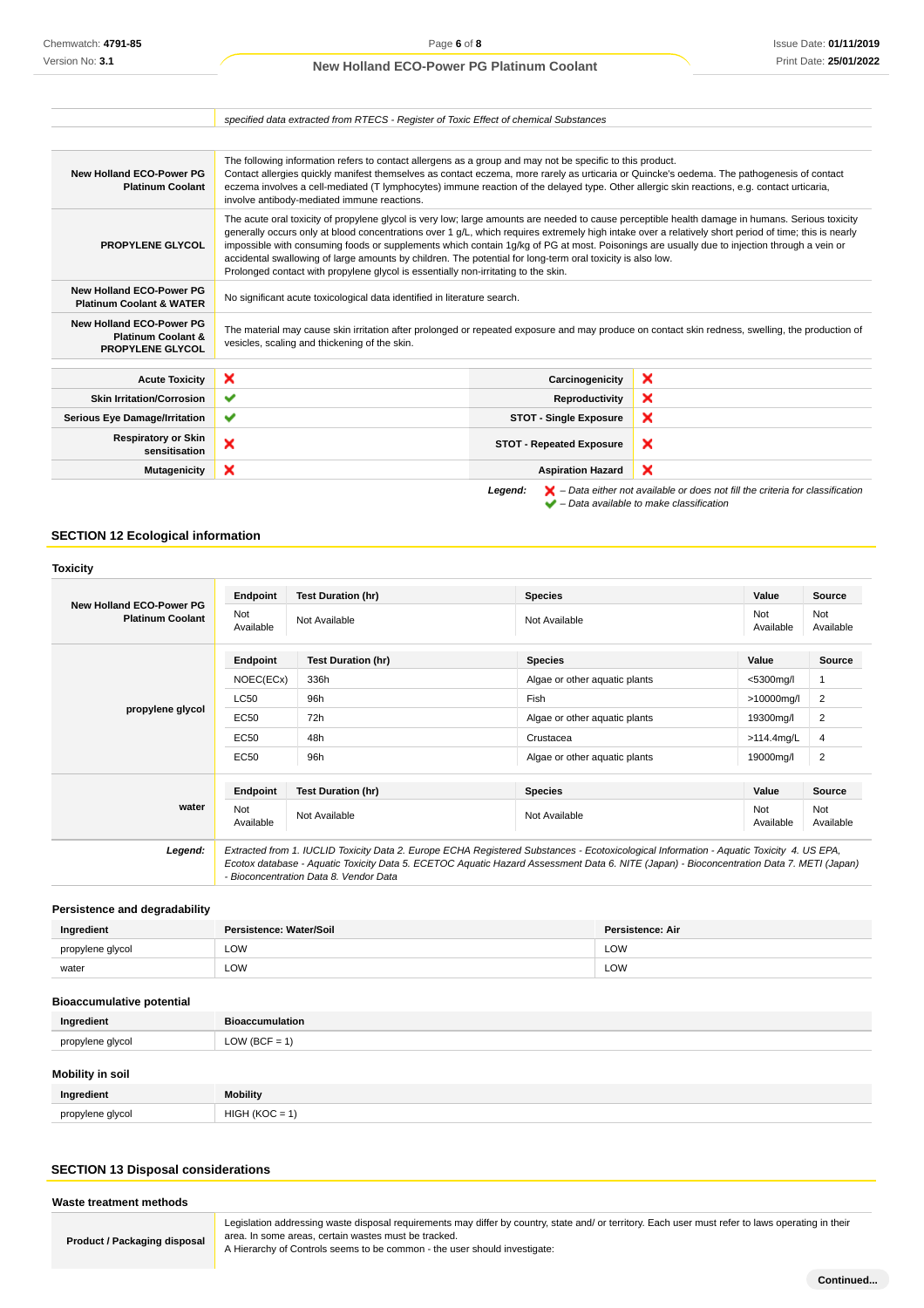| Reduction                                                                                                                                     |
|-----------------------------------------------------------------------------------------------------------------------------------------------|
| $\cdot$ Reuse                                                                                                                                 |
| $\blacktriangleright$ Recycling                                                                                                               |
| Disposal (if all else fails)                                                                                                                  |
| This material may be recycled if unused, or if it has not been contaminated so as to make it unsuitable for its intended use.                 |
| DO NOT allow wash water from cleaning or process equipment to enter drains.                                                                   |
| It may be necessary to collect all wash water for treatment before disposal.                                                                  |
| In all cases disposal to sewer may be subject to local laws and regulations and these should be considered first.                             |
| • Where in doubt contact the responsible authority.                                                                                           |
| Recycle wherever possible.                                                                                                                    |
| • Consult manufacturer for recycling options or consult local or regional waste management authority for disposal if no suitable treatment or |
| disposal facility can be identified.                                                                                                          |
| Dispose of by: burial in a land-fill specifically licensed to accept chemical and / or pharmaceutical wastes or incineration in a licensed    |
| apparatus (after admixture with suitable combustible material).                                                                               |
| Decontaminate empty containers.                                                                                                               |

#### **SECTION 14 Transport information**

## **Labels Required**

| <b>Marine Pollutant</b> | <b>NO</b>  |
|-------------------------|------------|
|                         | $\sim$     |
| <b>HAZCHI</b>           | Not        |
|                         | Applicable |

## **Land transport (ADG): NOT REGULATED FOR TRANSPORT OF DANGEROUS GOODS**

## **Air transport (ICAO-IATA / DGR): NOT REGULATED FOR TRANSPORT OF DANGEROUS GOODS**

#### **Sea transport (IMDG-Code / GGVSee): NOT REGULATED FOR TRANSPORT OF DANGEROUS GOODS**

## **Transport in bulk according to Annex II of MARPOL and the IBC code**

#### Not Applicable

#### **Transport in bulk in accordance with MARPOL Annex V and the IMSBC Code**

| <b>Product</b><br>t name | Group             |
|--------------------------|-------------------|
| propylene alvcol         | Nl∩t<br>Available |
| water                    | Available<br>Not  |

#### **Transport in bulk in accordance with the ICG Code**

| <b>Product name</b> | <b>Ship Type</b> |
|---------------------|------------------|
| propylene glycol    | Not Available    |
| water               | Not Available    |

## **SECTION 15 Regulatory information**

#### **Safety, health and environmental regulations / legislation specific for the substance or mixture**

**propylene glycol is found on the following regulatory lists**

Australian Inventory of Industrial Chemicals (AIIC)

#### **water is found on the following regulatory lists**

Australian Inventory of Industrial Chemicals (AIIC)

## **National Inventory Status**

| <b>National Inventory</b>                          | <b>Status</b>                                                                                                                                                                                     |  |
|----------------------------------------------------|---------------------------------------------------------------------------------------------------------------------------------------------------------------------------------------------------|--|
| Australia - AIIC / Australia<br>Non-Industrial Use | Yes                                                                                                                                                                                               |  |
| Canada - DSL                                       | Yes                                                                                                                                                                                               |  |
| Canada - NDSL                                      | No (propylene glycol; water)                                                                                                                                                                      |  |
| China - IECSC                                      | Yes                                                                                                                                                                                               |  |
| Europe - EINEC / ELINCS / NLP                      | Yes                                                                                                                                                                                               |  |
| Japan - ENCS                                       | Yes                                                                                                                                                                                               |  |
| Korea - KECI                                       | Yes                                                                                                                                                                                               |  |
| New Zealand - NZIoC                                | Yes                                                                                                                                                                                               |  |
| Philippines - PICCS                                | Yes                                                                                                                                                                                               |  |
| USA - TSCA                                         | Yes                                                                                                                                                                                               |  |
| Taiwan - TCSI                                      | Yes                                                                                                                                                                                               |  |
| Mexico - INSQ                                      | Yes                                                                                                                                                                                               |  |
| Vietnam - NCI                                      | Yes                                                                                                                                                                                               |  |
| Russia - FBEPH                                     | Yes                                                                                                                                                                                               |  |
| Legend:                                            | Yes = All CAS declared ingredients are on the inventory<br>No = One or more of the CAS listed ingredients are not on the inventory. These ingredients may be exempt or will require registration. |  |